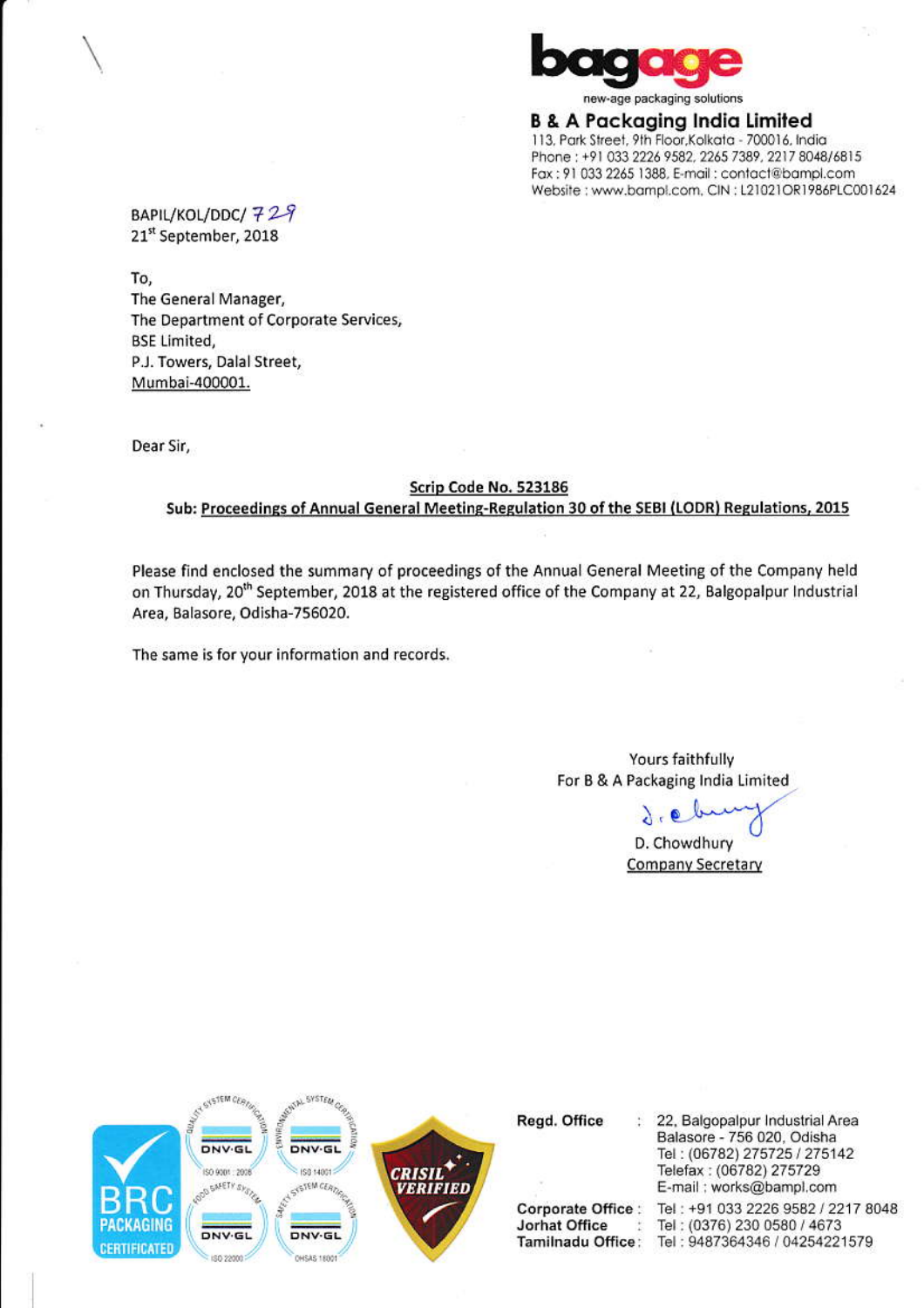

Annexure-I

## Summary of proceedings of the Annual General Meeting

The Annual General Meeting (AGM) of the Members of B & A Packaging India Limited ('the Company') was held on Thursday, 20<sup>th</sup> September, 2018 at 10.00 a.m. at the registered office of the Company at 22, Balgopalpur Industrial Area, Balasore-756020, Odisha.

Mr. Anjan Ghosh, Director Chaired the meeting. The requisite quorum being present, the Chairman called the meeting to order. Thereafter, he introduced his colleagues on the Board of Directors of the Company who were present on the dais. All the Directors of the Company except Mrs. A. Farley and Mrs. G. Barooah attended the meeting. The Chairman delivered his speech. Mr. D. Chowdhury, Company Secretary read the Auditors' Report. The Chairman informed that the Company had provided the Members the facility to cast their vote electronically, on all resolutions set forth in the notice. The Company had engaged the services of Central Depository Services (India) Limited (CDSL), the e-voting agency for providing remote e-voting facility. The remote e-voting facility was open for a period of 3 (Three) days beginning from Monday, 17<sup>th</sup> September, 2018 (10.00 a.m.) to Wednesday, 19<sup>th</sup> September, 2018 (5-00 p.m.). The "cut off" date, i.e. Thursday, 13<sup>th</sup> September, 2018 was fixed for determining the eligibility of Members to vote through remote e-voting and voting through physical ballot process on the proposed 5 (five) resolutions as mentioned in the Notice of the Annual General Meeting of the Company. Members who were present at the AGM and had not cast their votes electronically were provided an opportunity to cast their votes at the meeting through ballot paper.

The following items of business, as per the Notice of AGM dated 19<sup>th</sup> May, 2018, were transacted at the meeting.

- 1. Adoption of Audited Financial Statements, Reports of the Directors and Auditors for the financial year 2017-18.
- 2. Declaration of Dividend on the Equity Shares.
- 3. Reappointment of Mr. Somnath Chatterjee, Director (DIN 00172364) who retires by rotation.